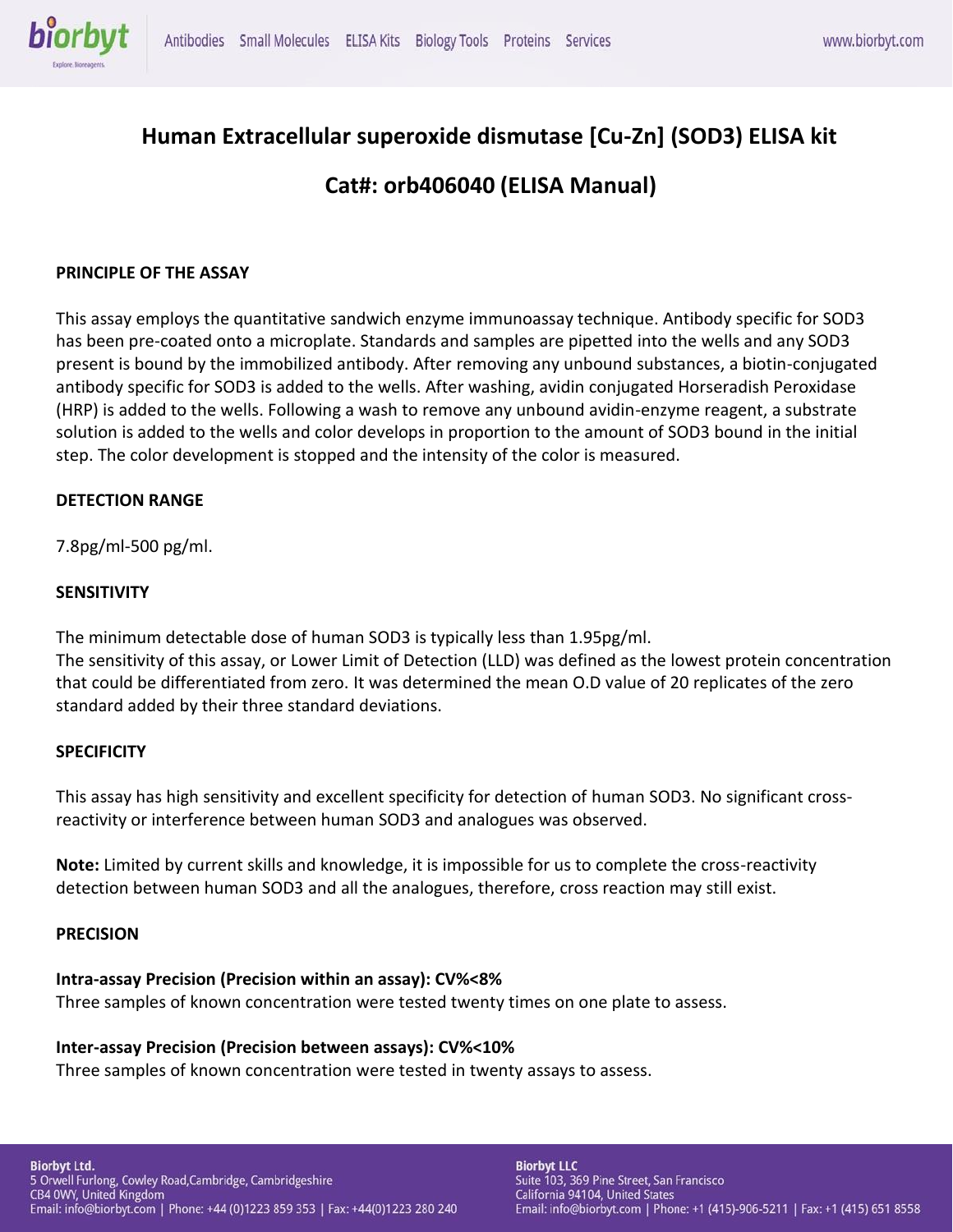

### **LIMITATIONS OFTHE PROCEDURE**

- **FOR RESEARCH USE ONLY. NOT FOR USE IN DIAGNOSTIC PROCEDURES.**
- The kit should not be used beyond the expiration date on the kit label.
- Do not mix or substitute reagents with those from other lots or sources.
- If samples generate values higher than the highest standard, dilute the samples with Sample Diluent and repeat the assay.
- Any variation in Sample Diluent, operator, pipetting technique, washing technique, incubation time or temperature, and kit age can cause variation in binding.
- This assay is designed to eliminate interference by soluble receptors, binding proteins, and other factors present in biological samples. Until all factors have been tested in the Immunoassay, the possibility of interference cannot be excluded.

| Reagents                              | Quantity           |  |  |
|---------------------------------------|--------------------|--|--|
| Assay plate (12x 8 coated Microwells) | $1(96$ wells)      |  |  |
| Standard (Freeze dried)               | 2                  |  |  |
| Biotin-antibody (100 x concentrate)   | $1 \times 120 \mu$ |  |  |
| HRP-avidin (100 x concentrate)        | 1 x 120 µl         |  |  |
| <b>Biotin-antibody Diluent</b>        | $1 \times 15$ ml   |  |  |
| <b>HRP-avidin Diluent</b>             | $1 \times 15$ ml   |  |  |
| Sample Diluent                        | $1 \times 50$ ml   |  |  |
| Wash Buffer (25 x concentrate)        | $1 \times 20$ ml   |  |  |
| <b>TMB Substrate</b>                  | $1 \times 10$ ml   |  |  |
| <b>Stop Solution</b>                  | $1 \times 10$ ml   |  |  |
| Adhesive Strip (For 96 wells)         | 4                  |  |  |
| Instruction manual                    | 1                  |  |  |

### **MATERIALS PROVIDED**

### **STORAGE**

| Unopened kit | Store at 2 - 8°C. Do not use the kit beyond the expiration date |                                                                                                                     |  |  |  |
|--------------|-----------------------------------------------------------------|---------------------------------------------------------------------------------------------------------------------|--|--|--|
| Opened kit   | Coated assay<br>plate                                           | May be stored for up to 1 month at 2 - 8°C.<br>Try to keep it in a sealed aluminum foil bag,<br>and avoid the damp. |  |  |  |
|              | Standard                                                        | May be stored for up to 1 month at 2 - 8° C. If                                                                     |  |  |  |
|              | Biotin-antibody                                                 | don't make recent use, better keep it store at                                                                      |  |  |  |
|              | HRP-avidin                                                      | $-20^{\circ}$ C.                                                                                                    |  |  |  |
|              | Biotin-antibody<br><b>Diluent</b>                               |                                                                                                                     |  |  |  |
|              | HRP-avidin                                                      |                                                                                                                     |  |  |  |
|              | Diluent                                                         |                                                                                                                     |  |  |  |
|              | Sample<br><b>Diluent</b>                                        | May be stored for up to 1 month at 2 - 8°C.                                                                         |  |  |  |
|              | Wash Buffer                                                     |                                                                                                                     |  |  |  |
|              | <b>TMB</b>                                                      |                                                                                                                     |  |  |  |
|              | Substrate                                                       |                                                                                                                     |  |  |  |
|              | <b>Stop Solution</b>                                            |                                                                                                                     |  |  |  |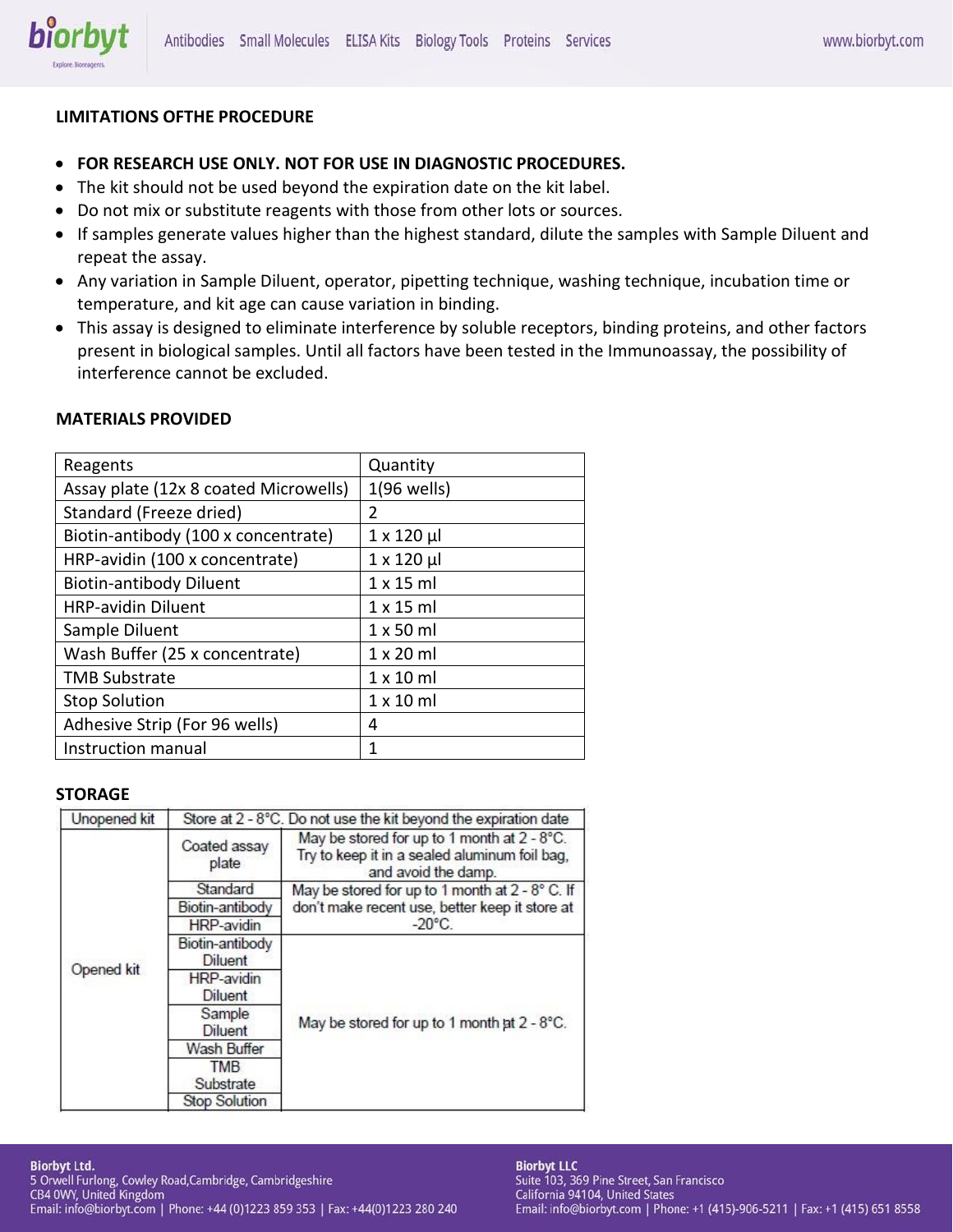# **\*Provided this is within the expiration date of the kit.**

# **OTHER SUPPLIES REQUIRED**

biorbyt

- Microplate reader capable of measuring absorbance at 450 nm, with the correction wavelength set at 540 nm or 570 nm.
- An incubator which can provide stable incubation conditions up to 37°C±0.5°C.
- Squirt bottle, manifold dispenser, or automated microplate washer.
- Absorbent paper for blotting the microtiter plate.
- 100ml and 500mlgraduated cylinders.
- Deionized or distilled water.
- Pipettes and pipette tips.
- Test tubes for dilution.

# **PRECAUTIONS**

The Stop Solution provided with this kit is an acid solution. Wear eye, hand, face, and clothing protection when using this material.

# **SAMPLE COLLECTION AND STORAGE**

- **Serum** Use a serum separator tube (SST) and allow samples to clot for two hours at room temperature or overnight at 4°C before centrifugation for 15 minutes at 1000 ×g. Remove serum and assay immediately or aliquot and store samples at -20°C or -80°C. Avoid repeated freeze-thaw cycles.
- **Plasma** Collect plasma using EDTA, or heparin as an anticoagulant. Centrifuge for 15 minutes at 1000 x g, 2 - 8°C within 30 minutes of collection. Assay immediately or aliquot and store samples at -20°C or -80°C. Avoid repeated freeze-thaw cycles. Centrifuge the sample again after thawing before the assay.
- **Cell Culture Supernates** Remove particulates by centrifugation for 15 minutes at 1000 x g, 2 -8°Cand assay immediately or aliquot and store samples at -20°C or -80°C. Avoid repeated freeze-thaw cycles.
- **Saliva** Remove particulates by centrifugation for 10 minutes at 4000x g at 2-8°C and assay immediately or aliquot and store samples at -20°C. Avoid repeated freeze-thaw cycles. Recommend to use fresh saliva samples.
- **Urine** Use a sterile container to collect urine samples. Remove any particulates by centrifugation for 15 minutes at 1000xg, 2 -8°Cand assay immediately or aliquot and store samples at -20°C or -80°C. Avoid repeated freeze-thaw cycles. Centrifuge again before assaying to remove any additional precipitates that may appear after storage.
- **Tissue Homogenates** 100mg tissue was rinsed with 1X PBS, homogenized in 1 ml of 1X PBS and stored overnight at -20°C. After two freeze-thaw cycles were performed to break the cell membranes, the homogenates were centrifuged for 5 minutes at 5000 x g, 2 - 8°C. The supernate was removed and assayed immediately. Alternatively, aliquot and store samples at -20°C or -80°C. Centrifuge the sample again after thawing before the assay. Avoid repeated freeze-thaw cycles.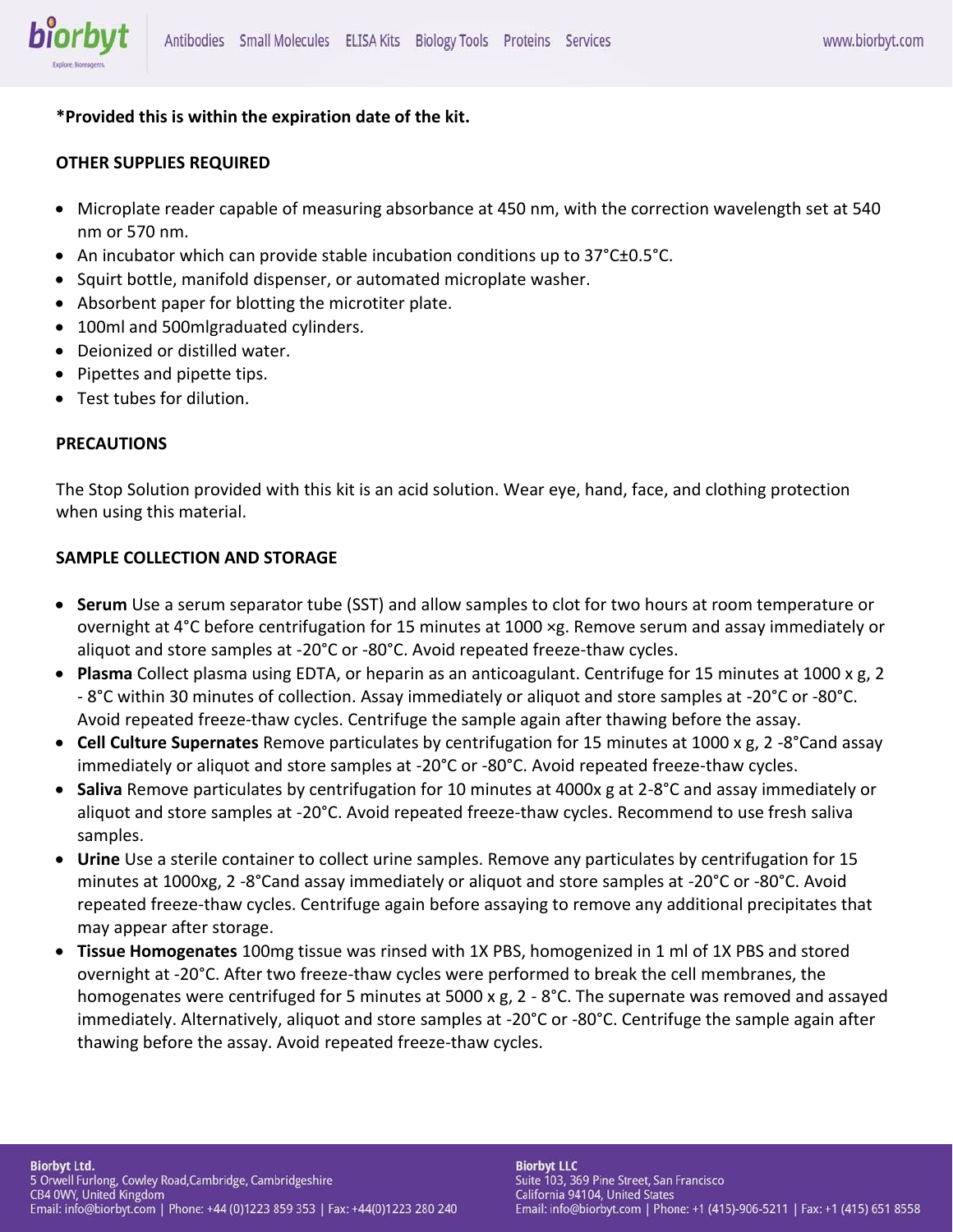### **SAMPLE PREPARATION**

Recommend to dilute the serum or plasma samples with Sample Diluent (1:2000) before test. The suggested 2000-fold dilution can be achieved by adding 2μl sample to 98μl of Sample Diluent. Complete the 2000-fold dilution by adding 6μl of this solution to 234μl of Sample Diluent. The recommended dilution factor is for reference only. Cell Culture Supernates samples require a 20-fold dilution into Sample Diluent. The suggested 20-fold dilution can be achieved by adding 15μl sample to 285μl of Sample Diluent. The recommended dilution factor is for reference only. The optimal dilution factor should be determined by users according to their particular experiments.

### **Note:**

- 1. Biorbyt is only responsible for the kit itself, but not for the samples consumed during the assay. The user should calculate the possible amount of the samples used in the whole test. Please reserve sufficient samples in advance.
- 2. Samples to be used within 5 days may be stored at 2-8°C, otherwise samples must be stored at -20°C (≤1month) or -80°C (≤2month) to avoid loss of bioactivity and contamination.
- 3. Grossly hemolyzed samples are not suitable for use in this assay.
- 4. If the samples are not indicated in the manual, a preliminary experiment to determine the validity of the kit is necessary.
- 5. Please predict the concentration before assaying. If values for these are not within the range of the standard curve, users must determine the optimal sample dilutions for their particular experiments.
- 6. Tissue or cell extraction samples prepared by chemical lysis buffer may cause unexpected ELISA results due to the impacts of certain chemicals.
- 7. Owing to the possibility of mismatching between antigen from other resource and antibody used in our kits (e.g., antibody targets conformational epitope rather than linear epitope), some native or recombinant proteins from other manufacturers may not be recognized by our products.
- 8. Influenced by the factors including cell viability, cell number and also sampling time, samples from cell culture supernatant may not be detected by the kit.
- 9. Fresh samples without long time storage are recommended for the test. Otherwise, protein degradation and denaturalization may occur in those samples and finally lead to wrong results.

### **REAGENT PREPARATION**

### **Note:**

- **Kindly use graduated containers to prepare the reagent. Please don't prepare the reagent directly in the Diluent vials provided in the kit.**
- Bring all reagents to room temperature (18-25°C) before use for 30min.
- Prepare fresh standard for each assay. Use within 4 hours and discard after use.
- Making serial dilution in the wells directly is not permitted.
- Please carefully reconstitute Standards according to the instruction and avoid foaming and mix gently until the crystals have completely dissolved. To minimize imprecision caused by pipetting, use small volumes and ensure that pipettors are calibrated. It is recommended to suck more than 10μl for once pipetting.
- Distilled water is recommended to be used to make the preparation for reagents. Contaminated water or container for reagent preparation will influence the detection result.

#### **Biorbyt Ltd.**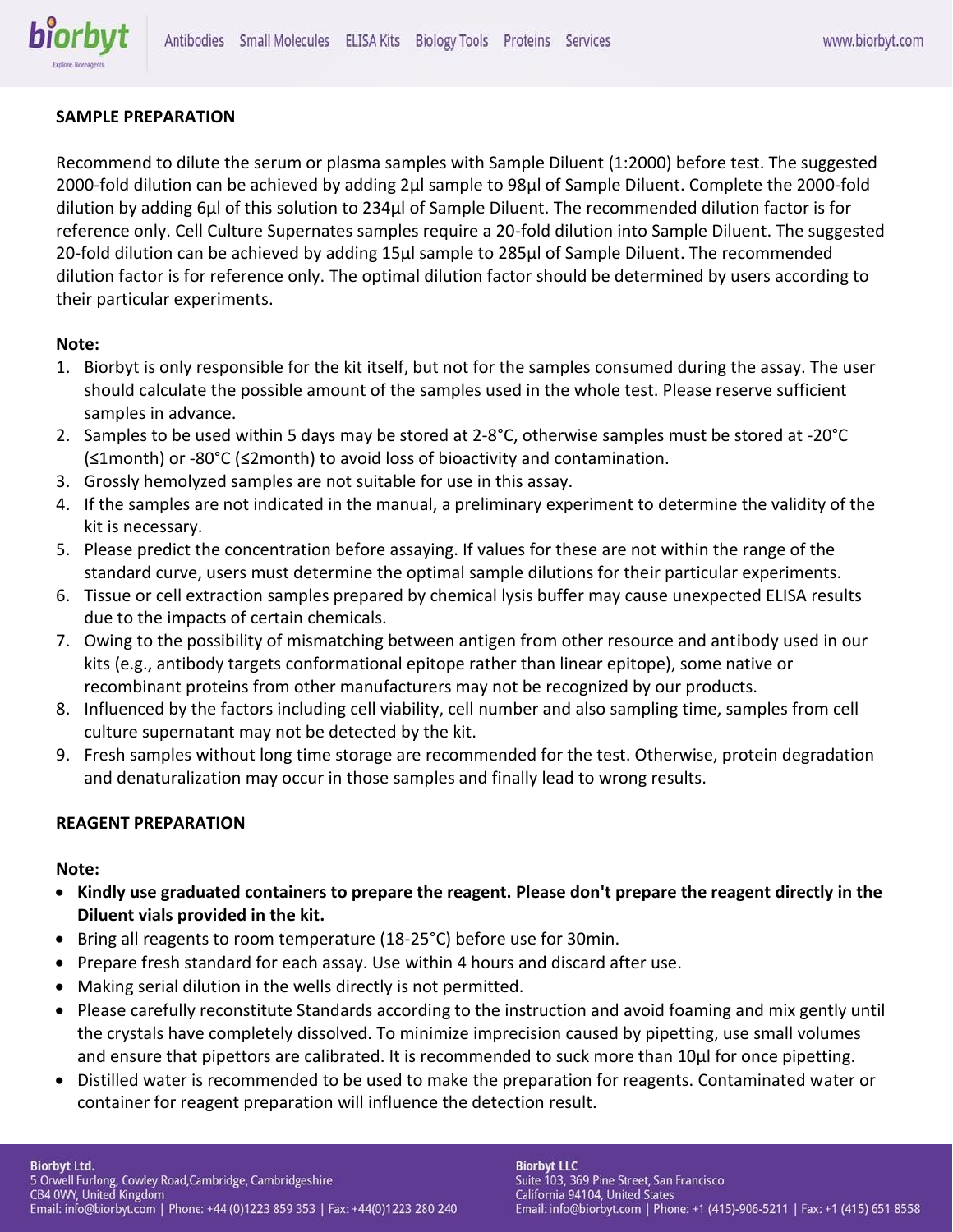1. **Biotin-antibody(1x)-** Centrifuge the vial before opening.

**Biotin-antibody** requires a 100-fold dilution. A suggested 100-fold dilution is 10 μl of **Biotin-antibody**+ 990 μl of **Biotin-antibody Diluent**.

2. **HRP-avidin (1x)-** Centrifuge the vial before opening.

**HRP-avidin** requires a 100-fold dilution. A suggested 100-fold dilution is 10 μl of **HRP-avidin** + 990 μl of **HRPavidin Diluent**.

3. **Wash Buffer (1x)-** If crystals have formed in the concentrate, warm up to room temperature and mix gently until the crystals have completely dissolved. Dilute 20 ml of Wash Buffer Concentrate (25 x) into deionized or distilled water to prepare 500 ml of Wash Buffer (1 x).

4. **Standard-** Centrifuge the standard vial at 6000-10000rpm for 30s.

Reconstitute the **Standard** with 1.0 ml of **Sample Diluent**. Do not substitute other diluents. This reconstitution produces a stock solution of 500 pg/ml. Mix the standard to ensure complete reconstitution and allow the standard to sit for a minimum of 15 minutes with gentle agitation prior to making dilutions.

Pipette 250 μl of **Sample Diluent** into each tube (S0-S6). Use the stock solution to produce a 2-fold dilution series (below). Mix each tube thoroughly before the next transfer. The undiluted Standard serves as the high standard (500 pg/ml). **Sample Diluent** serves as the zero standard (0 pg/ml).



| $\overline{\phantom{a}}$<br>īube | $\sim$ $\sim$ | --<br>υc                         | $\sim$ $\sim$<br>ັ  | ء.                 | $\sim$<br>--       | --<br>ັ                   | -<br>- -                       | --<br>υc |
|----------------------------------|---------------|----------------------------------|---------------------|--------------------|--------------------|---------------------------|--------------------------------|----------|
| pg,<br>$\mathsf{m}$              | 500           | $\mathbf{a} = \mathbf{a}$<br>ZJU | $\sim$ $\sim$<br>ᅩᅩ | --<br>62.S<br>$ -$ | .<br>$\sim$ $\sim$ | . .<br><b>JJ.V</b><br>___ | $\ddot{\phantom{0}}$<br>$\sim$ |          |

### **ASSAY PROCEDURE**

**Bring all reagents and samples to room temperature before use. Centrifuge the sample again after thawing before the assay. It is recommended that all samples and standards be assayed in duplicate.** 

- 1. Prepare all reagents, working standards, and samples as directed in the previous sections.
- 2. Refer to the Assay Layout Sheet to determine the number of wells to be used and put any remaining wells and the desiccant back into the pouch and seal the ziploc, store unused wells at 4°C.
- 3. Add 100μl of standard and sample per well. Cover with the adhesive strip provided. Incubate for 2 hours at 37°C. A plate layout is provided to record standards and samples assayed.
- 4. Remove the liquid of each well, **don't wash.**
- 5. Add 100μl of **Biotin-antibody(1x)** to each well. Cover with a new adhesive strip. Incubate for 1 hour at 37°C. (**Biotin-antibody(1x)** may appear cloudy. Warm up to room temperature and mix gently until solution appears uniform.)
- 6. Aspirate each well and wash, repeating the process two times for a total of three washes. Wash by filling each well with Wash Buffer (200μl) using a squirt bottle, multi-channel pipette, manifold dispenser, or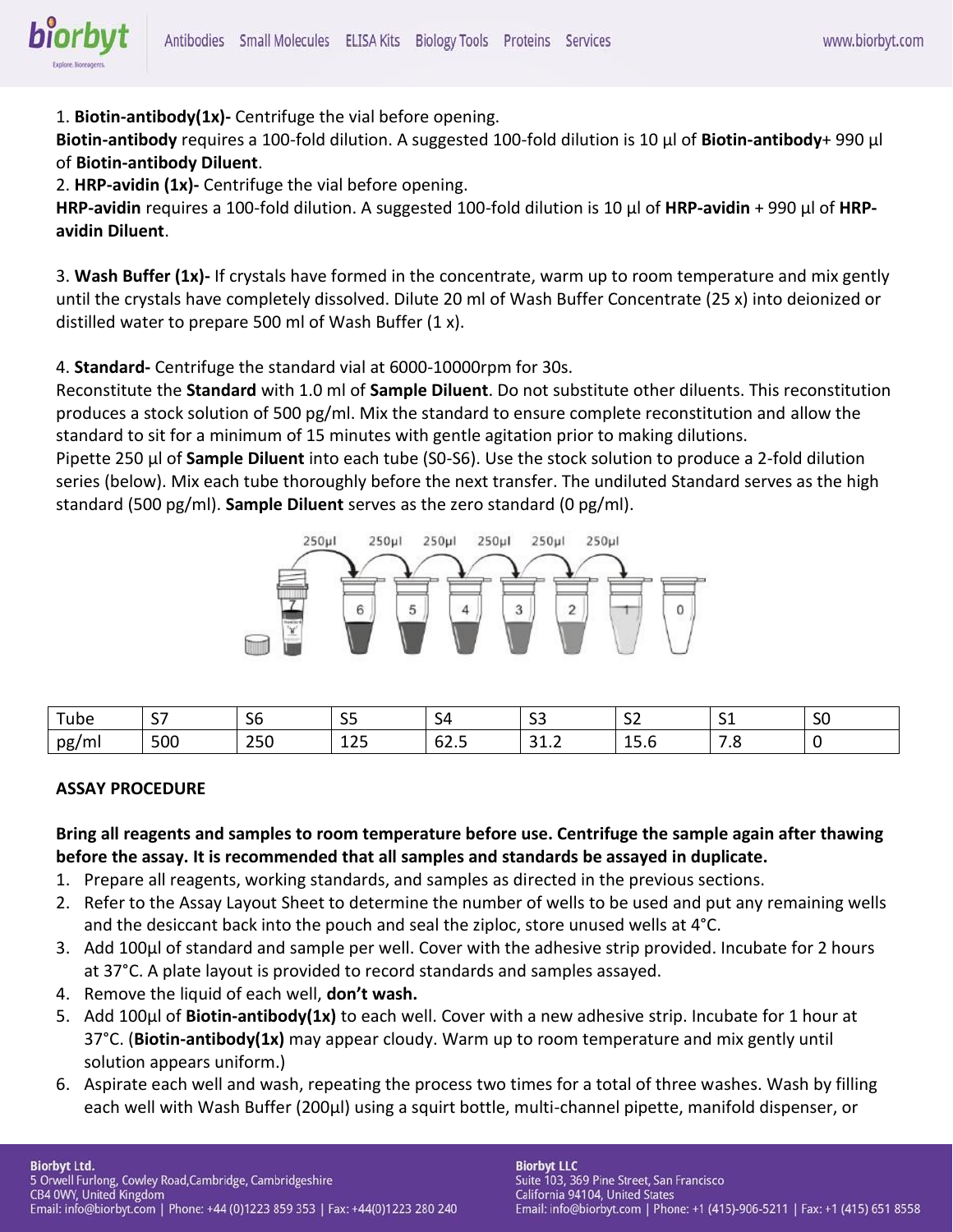auto washer and let it stand for 2 minutes, complete removal of liquid at each step is essential to good performance. After the last wash, remove any remaining wash Buffer by aspirating or decanting. Invert the plate and blot it against clean paper towels.

- 7. Add 100μl of **HRP-avidin (1x)** to each well. Cover the microtiter plate with a new adhesive strip. Incubate for 1 hour at 37°C.
- 8. Repeat the aspiration/wash process for five times as in step 6.
- 9. Add 90μl of **TMB Substrate** to each well. Incubate for 15-30 minutes at 37°C. **Protect from light.**
- 10. Add 50μl of **Stop Solution** to each well, gently tap the plate to ensure thorough mixing.
- 11. Determine the optical density of each well within 5 minutes, using a microplate reader set to 450 nm. If wavelength correction is available, set to 540 nm or 570 nm. Subtract readings at 540 nm or 570 nm from the readings at 450 nm. This subtraction will correct for optical imperfections in the plate. Readings made directly at 450 nm without correction may be higher and less accurate.

### \***Samples may require dilution. Please refer to Sample Preparation section.**

Note:

biorbyt

- 1. The final experimental results will be closely related to validity of the products, operation skills of the end users and the experimental environments.
- 2. Samples or reagents addition: Please use the freshly prepared Standard. Please carefully add samples to wells and mix gently to avoid foaming. Do not touch the well wall as possible. For each step in the procedure, total dispensing time for addition of reagents or samples to the assay plate should not exceed 10 minutes. This will ensure equal elapsed time for each pipetting step, without interruption. Duplication of all standards and specimens, although not required, is recommended. To avoid cross-contamination, change pipette tips between additions of each standard level, between sample additions, and between reagent additions. Also, use separate reservoirs for each reagent.
- 3. Incubation: To ensure accurate results, proper adhesion of plate sealers during incubation steps is necessary. Do not allow wells to sit uncovered for extended periods between incubation steps. Once reagents have been added to the well strips, DO NOT let the strips DRY at any time during the assay. Incubation time and temperature must be observed.
- 4. Washing: The wash procedure is critical. Complete removal of liquid at each step is essential to good performance. After the last wash, remove any remaining Wash Solution by aspirating or decanting and remove any drop of water and fingerprint on the bottom of the plate. Insufficient washing will result in poor precision and falsely elevated absorbance reading. When using an automated plate washer, adding a 30 second soak period following the addition of wash buffer, and/or rotating the plate 180 degrees between wash steps may improve assay precision.
- 5. Controlling of reaction time: Observe the change of color after adding TMB Substrate (e.g. observation once every 10 minutes), TMB Substrate should change from colorless or light blue to gradations of blue. If the color is too deep, add Stop Solution in advance to avoid excessively strong reaction which will result in inaccurate absorbance reading.
- 6. TMB Substrate is easily contaminated. TMB Substrate should remain colorless or light blue until added to the plate. Please protect it from light.
- 7. Stop Solution should be added to the plate in the same order as the TMB Substrate. The color developed in the wells will turn from blue to yellow upon addition of the Stop Solution. Wells that are green in color indicate that the Stop Solution has not mixed thoroughly with the TMB Substrate.